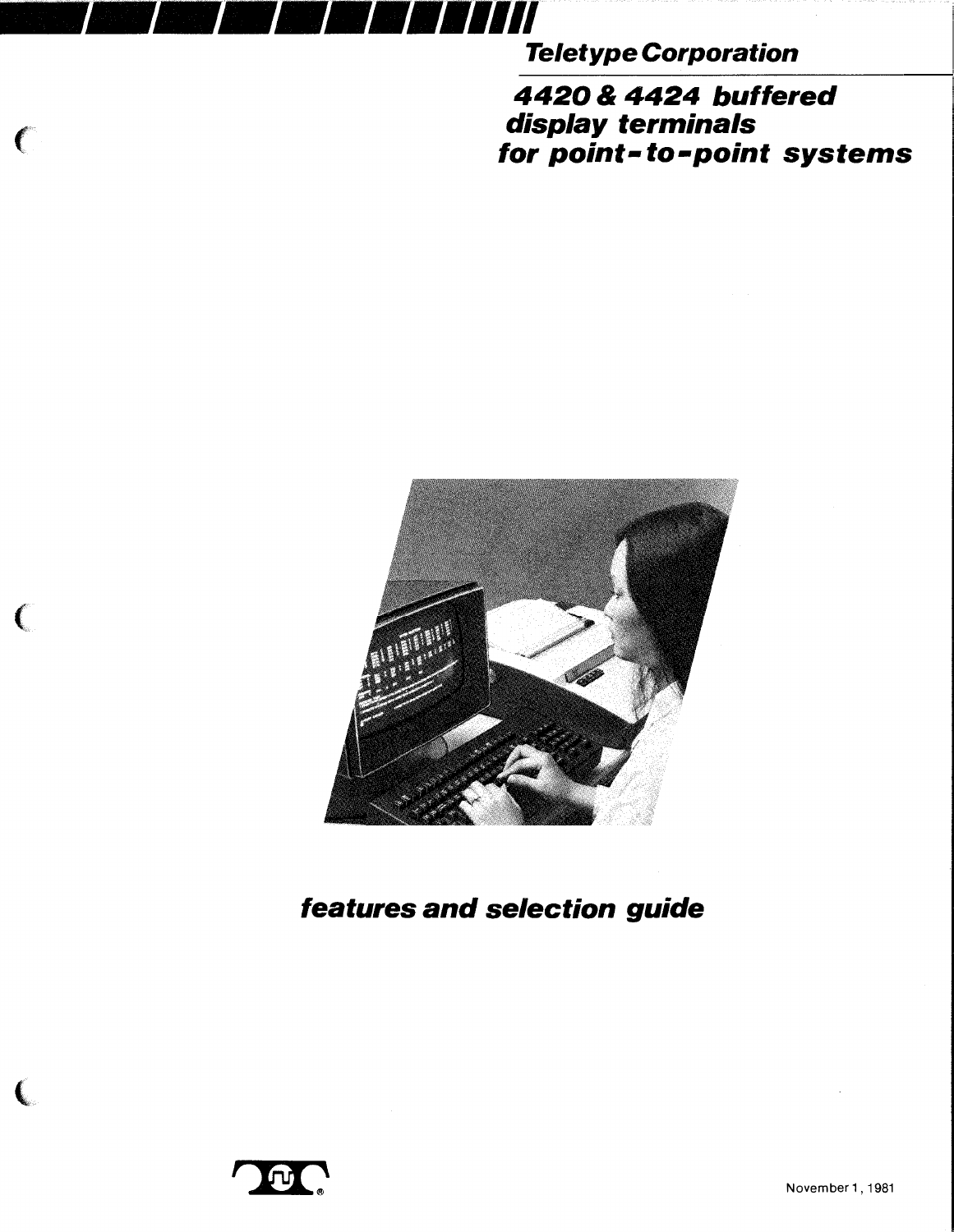# STANDARD FEATURES

#### 4420

• Transmission Communication modes: Sending: Character-at-a-time, line-at-a-time, or block/page

Receiving: To the display and/or optional printer

Local modes: Keyboard to display; display to printer Technique: Asynchronous

Speed: Up to 9600 bps (speeds above 2400 bps may require flow control)

Code: 8-Level ASCII • Communication Interface:

EIA RS-232C compatible with 103, 108, 113, 201, 208, 209, and 212 type modems or equivalent; optional 20/60ma current loop via 403103 modification kit

- Parity:
- Odd, even, mark or space generation and detection
- Automatic Answer: With automatic speed select capability with 212 modem
- Integrated Answerback: Up to 40 characters, automatically or manually activated
- Buffering: 2K characters to the display; 2K characters to the printer; and 1K characters from the line
- Alternate Options Group: Allows changing from one group of on-line options to another by single key depression
- Display:

Screen size:  $5\frac{1}{4}$ " x 11 $\frac{1}{4}$ " viewing area (13" measured diagonally)

Format: 24 lines x 80 characters

Memory: 72 lines x 80 characters (5,760 characters) **Display method:**  $7 \times 9$  dot matrix in  $9 \times 14$  field refreshed 60 times/second

Character size: .109W x .140H

Character set: 128 displayable including ASCII control characters and space

#### • Text Editing Aids

Editing Keys: Character insert and delete Line insert and delete Clear from cursor Bi-directional scrolling Segment Advance (24 lines)

Cursor Keys: Cursor Home, Right, Left, Up, or Down Cursor Return and Cursor New Line Cursor Tab and Cursor Back Tab

#### Data Entry Aids

Programmable PF keys: Ten keys can be optioned for often used character strings such as sign on sequences, passwords, etc.

Cursor XV addressing and readout: Cursor can be controlled remotely and positioned to any row and column with a single command

Form Enter: Establishes protected fields. Protected characters are displayed at half-intensity

Form Transfer: Sends all displayed data including protected

Visual Attributes: Blink, underscore and inverse

Automatic "Skip" cursor tab: Once an unprotected field is completed, the cursor automatically skips to the next unprotected field

Horizontal Tab Set & Clear: Keyboard and on-line selectable

View Controls: Displays graphic symbols for all ASCII control characters

Audible Alarm: Adjustable; alerts operator to certain conditions, unacceptable entries

Cursor: Full size rectangular cursor that inverses the character

• Console:

Detached, typewriter-like arrangement with tactile feel, also available with 18 key numeric pad Generates all 128 ASCII code characters N-Key rollover feature. Repeat and line break keys Performs all edit and cursor functions by single key depression Visual indicators (lights) for terminal status

#### • Additional Features:

Table of displayable options selectable from the keyboard-options and PF key sequences are stored in battery backed-up RAM. Selectable message ending, mode change, and disconnect characters Remote control of display and printer Screen tilt and brightness control

### • Optional Accessories

Printers Model 40 line printer, tractor feed (SSI interface) 300 lines per minute printing rate 80 or 132 column Horizontal and vertical tabulation Location up to 2000 ft from display Model 43 RO character printer, pin feed or friction feed (auxiliary EIA interface) 30 characters-per-second printing rate 132 column (Pin Feed), 80 column (Friction Feed) Location up to 50 ft from display Printer and paper alarms Pedestals optional

#### Electrical Requirements

- Input Voltage: 115 VAC $\pm$ 10% at 60 Hz $\pm$ .5%
- Power Consumption: 113 watts
- Heat Generation: BTU/hr 386

#### Environmental Requirements

- Temperature-Operating:  $+4.5^{\circ}$ C to  $+43^{\circ}$ C ( $+40^{\circ}$ F to  $+110^{\circ}$ F)
- Relative Humidity-Storage and operating (non-condensing) 5% to 95%

#### Physical Dimensions & Weight

• Display: 15½"Wx14½"Hx15½"D; Base diameter 15½"; Weight 46 lbs.

Keyboards

• Typewriter:  $15\frac{1}{2}$ "Wx31/2"Hx61/2"D; Wt. 8.25 lbs. Add 33/4'' to width for numeric pad option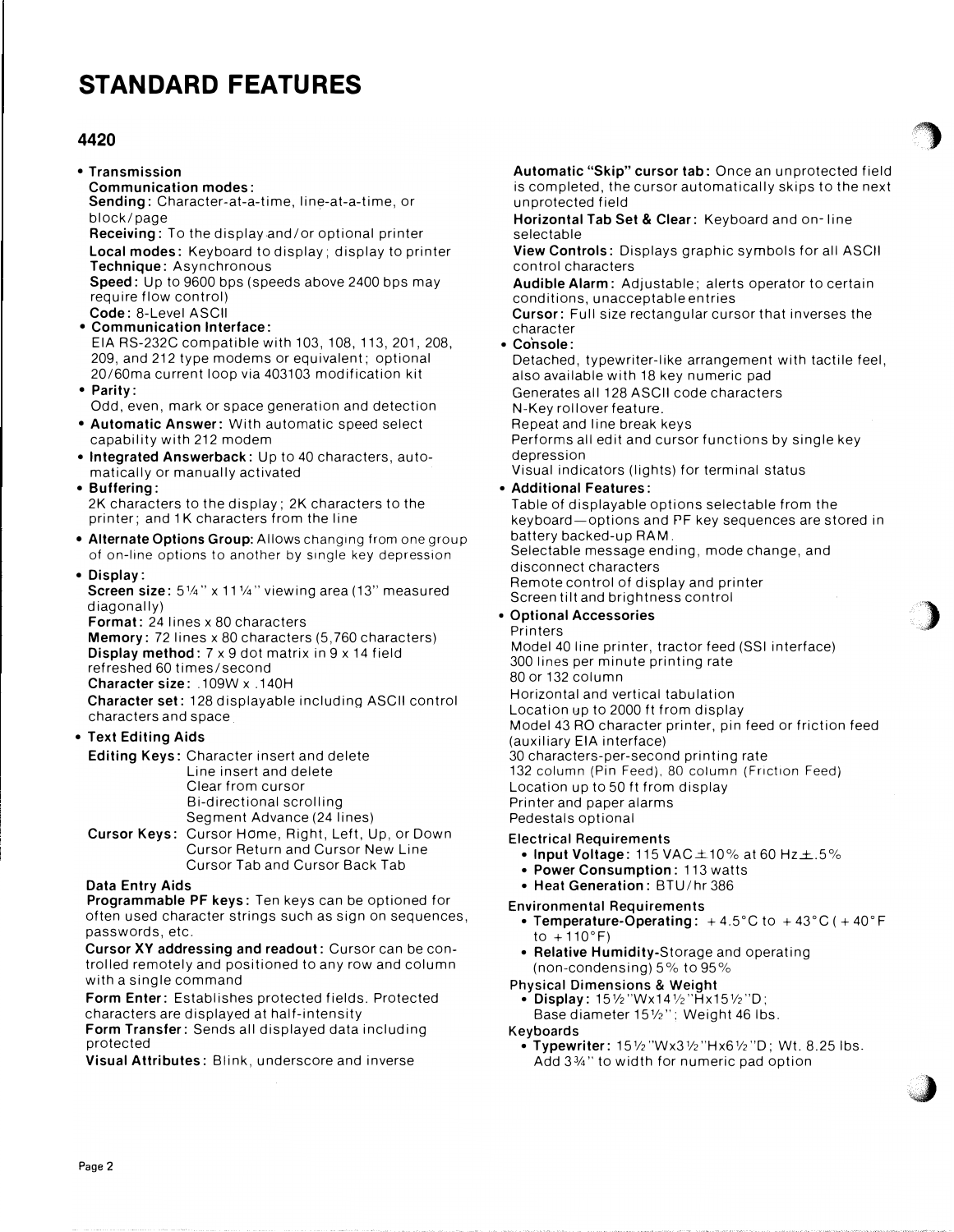# STANDARD FEATURES (Cont'd)

#### 4424

#### • Transmission

#### Communications modes:

Sending: Character-at-a-time from the keyboard Receiving: To the display and optional printer Local modes: Keyboard to display; display to printer Technique: Asynchronous over full-duplex facilities Speed: Up to 9600 bps (speeds above 4800 bps may require flow control) Code: 8-level ASCII

- Communication Interface: EIA RS232-C compatible with 103, 108, 113, 201, 208, 209 and 212 type modems or equivalent; optional 20 /60 ma current loop via 403103 modification kit
- Parity: Odd, even, mark, space or none
- Integrated Answerback: up to 80 characters, automatically or manually activated
- Buffering: 2K characters to the display; 2K characters to the printer; and 1K characters from the line
- Online Options Loading: Options can be read, set or changed remotely

#### • Display:

Screen size:  $5\frac{1}{4}$ " x 11 $\frac{1}{4}$ " viewing area (13" measured diagonally)

Format:  $24$  lines  $x$  80 characters Screen Memory:  $48$  lines  $x$  80 characters (3840) Display method:  $8 \times 14$  dot matrix in  $9 \times 14$  field Character set: 128 ASCII characters including decenders plus 32 line drawing and special symbol graphics

- Split Screen: User configured screen with one scrolling area and up to two static regions-may be selected locally or on-line
- Scrolling: Bidirectional, up to 481ines; with split screen option scrolling will consist of scrolling area (from 2 to 24 lines) and aux iliary data page (241ines)
- Automatic Destructive Scrolling: Function permits continuous on line reception with oldest data lost when display memory (48 lines) is ex ceeded. Newest data/blank line appears at bottom of screen, or with the Split Screen option, at the bottom of the scrolling area

### • Local and Online Editing Aids

Editing Functions:

Single or multiple character insert and delete Single or multiple line delete

Clear full or partial lines, above/below cursor position Cursor: Full size rectangular cursor that inverses the character

#### Cursor Functions:

Cursor Home, Right, Left, Up or Down Cursor Return and Cursor New Line Cursor Index and Cursor Tab

- Cursor XV Addressing and Readout: Cursor can be controlled remotely and positioned to any row or column with a single command
- Programmable PF Keys: Each of the 16 keys on the numeric pad can be optioned as PF keys to initiate programmed operations commonly associated with the user's applications. 80 characters are available for allocation among the PF keys and the Answerback.
- Visual Attributes: Two intensity levels plus bold/blink, inverse video and underscore
- Horizontal Tab Set & Clear: local and online settable
- Operator Alert: Console Alert key flashes when host wishes operator attention
- Console: Detached, typewriter-like arrangement with 16 key numeric pad Generates all 128 ASCII code characters N-key rollover feature

Repeat and line-break keys 14 visual indicators (leds) report terminal status

• Additional Features:

Menu of displayable options selectable from the keyboard

Options, PF key sequences, and Answerback coding are stored in battery backed-up RAM Remote control of display and printer via escape sequences Screen tilt and brightness control Self-diagnostics

• Optional Accessories

Aux iliary EIA port accommodates mode140 line printers (up to 300 lpm) or mode143 character printers (30 cps) SSI interface accommodates model 40 line printers Pedestals optional

#### Electrical Requirements

- Input Voltage: 115 VAC $\pm$ 10% at 60 Hz $\pm$ .5%
- Power Consumption: 113 watts
- Heat Generation: BTU/hr 386

#### Environmental Requirements

- Temperature-Operating:  $+4.5^{\circ}$ C to  $+43^{\circ}$ C ( $+40^{\circ}$ F to  $+110^{\circ}$ F)
- Relative Humidity-Storage and operating (non-condensing) 5% to 95%

#### Physical Dimensions & Weight

- Display:  $15\frac{1}{2}$ "Wx141/2"Hx151/2"D; Base diameter 151/2"; Weight 46 lbs.
- Keyboard:  $19\frac{1}{2}$ "Wx31/2"Hx61/2"D; Wt. 10 lbs.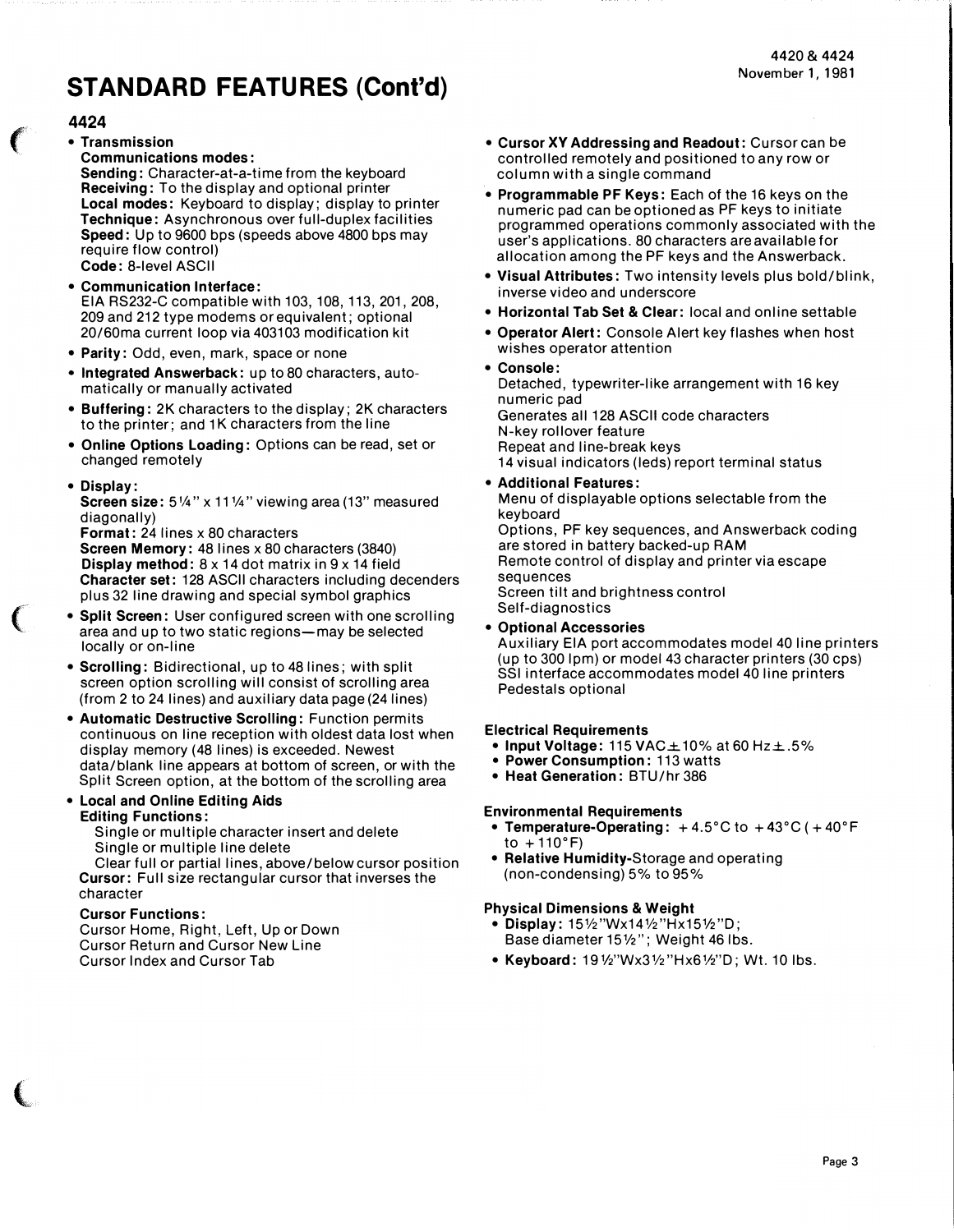# **SELECTION GUIDE**

### **KEYBOARD DISPLAY (KD) AND ACCESSORIES**







**Numeric Pad Keyboard** 

**Keyboard Display (KD)** 

|                          | <b>Type of Terminal</b>               |                                            | <b>Type of Keyboard</b> |                    |  |
|--------------------------|---------------------------------------|--------------------------------------------|-------------------------|--------------------|--|
| Alpha-<br><b>Numeric</b> | Alpha-<br>Numeric/<br><b>Graphics</b> | <b>Numeric</b><br><b>Typewriter</b><br>Pad |                         | Catalog<br>Number* |  |
|                          |                                       |                                            |                         | 4420-10FA          |  |
|                          |                                       |                                            |                         | 4420-10FB          |  |
|                          |                                       |                                            |                         | 4424-10AB          |  |

\*EIA cable to connect KD to modem must be ordered separately from table at right.

### OPTIONAL PRINTERS AND ACCESSORIES

### **KD Accessories**

| <b>Catalog Number</b> |                                         |  |  |  |  |  |
|-----------------------|-----------------------------------------|--|--|--|--|--|
|                       | 403103 20/60 ma current loop<br>mod kit |  |  |  |  |  |
|                       | 408065 EIA cable - $7'$                 |  |  |  |  |  |
|                       | 408066 EIA cable - $12'$                |  |  |  |  |  |
|                       | 408067 EIA cable - 25'*                 |  |  |  |  |  |
|                       | $408068$ FIA cable - 50' <sup>*</sup>   |  |  |  |  |  |
|                       |                                         |  |  |  |  |  |

\*Used to connect KD to modem and to connect optional Model 43 Printer to KD

> **Tractor Feed** Printer



**Printers** 

|                           | Type & Speed         |          | Paper Feed |    |               | <b>Line Length</b> |                          |
|---------------------------|----------------------|----------|------------|----|---------------|--------------------|--------------------------|
| $43**$<br>Model<br>30 cps | Model 40*<br>300 lpm | Friction | Tractor    | عَ | Columns<br>80 | Columns<br>132     | Catalog<br><b>Number</b> |
|                           |                      |          |            |    |               |                    | 4310AAH                  |
|                           |                      |          |            |    |               |                    | 4310AAG                  |
|                           |                      |          |            |    |               |                    | 4011-4JOO                |
|                           |                      |          |            |    |               |                    | 4011-4MOO                |

\*Cable 348138 must be ordered separately to connect Model 40 Printer to KD \*\* Order an EIA cable from KD Accessories selection guide to connect Model 43 Printer to KD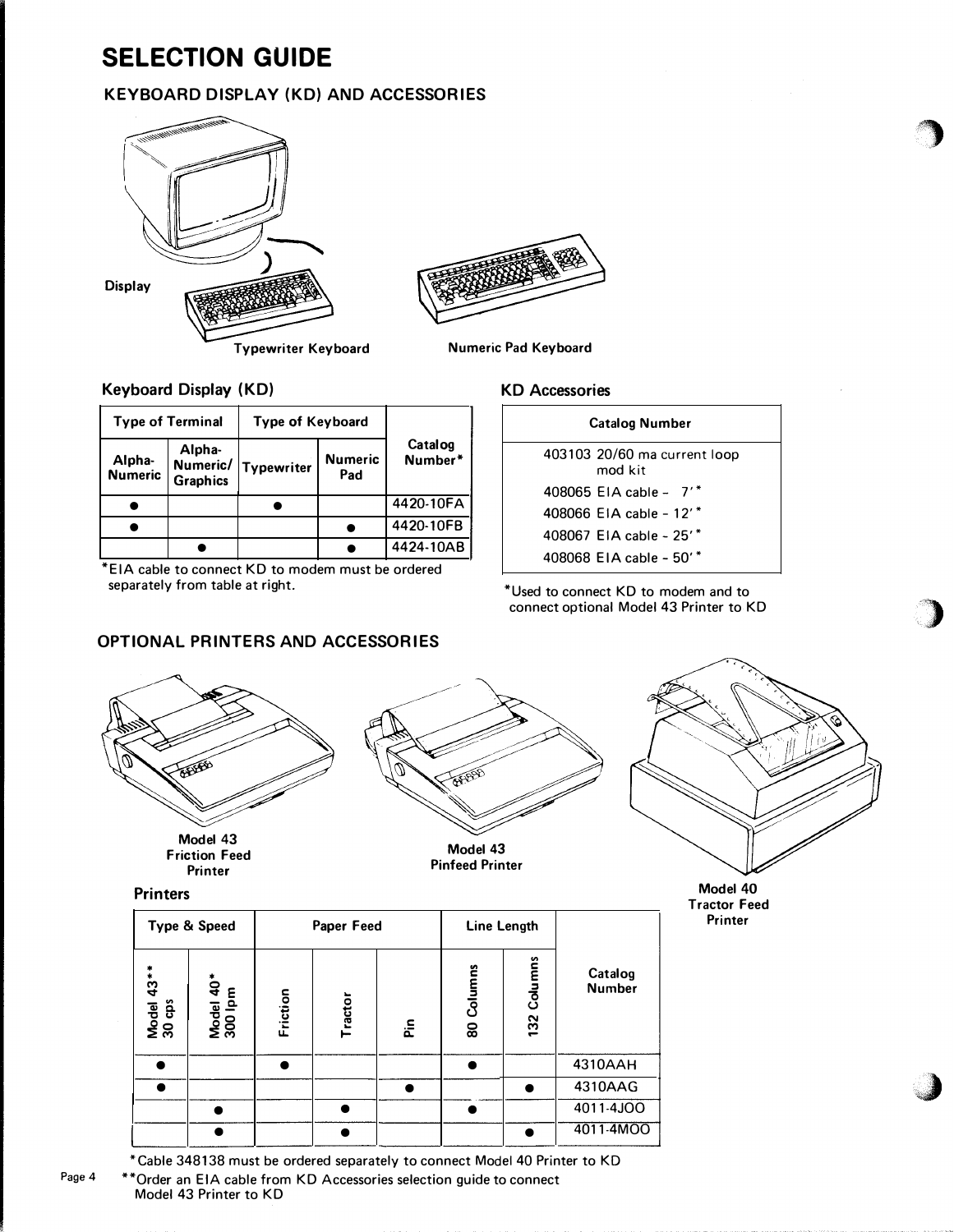#### Model 40 Pedestals

 $\epsilon$ 

 $\epsilon$ 

t

| <b>Pedestal</b> |      | <b>Top Width</b> |                 |     | <b>Slot Width</b> |                   | Catalog       |  |
|-----------------|------|------------------|-----------------|-----|-------------------|-------------------|---------------|--|
| Width           | 20'' |                  | $24''$   $27''$ | 31" | 11'' <sub>1</sub> | 17'' <sub>†</sub> | <b>Number</b> |  |
| 20''            |      |                  |                 |     |                   |                   | 4000-400F     |  |
|                 |      |                  |                 |     |                   |                   | 4000-400E     |  |
| $24$ "          |      |                  |                 |     |                   |                   | 4000-400L     |  |
|                 |      |                  |                 |     |                   |                   | 4000-400B     |  |
| 27''            |      |                  |                 |     |                   |                   | 4000-400J     |  |

t accommodates 80 column tractor feed printer

T accommodates 80 or 132 column tractor feed printer

\* allows paper supply box to be slid under pedestal top to rear of pedestal (no door)



| <b>Catalog Number</b>                                                                                                                                                          |  |  |  |  |  |  |
|--------------------------------------------------------------------------------------------------------------------------------------------------------------------------------|--|--|--|--|--|--|
| 402444 Ribbon                                                                                                                                                                  |  |  |  |  |  |  |
| Form Length Belts<br>402571<br>402572<br>402573<br>402574<br>402575<br>402576<br>402577<br>402578<br>402579                                                                    |  |  |  |  |  |  |
| 402580                                                                                                                                                                         |  |  |  |  |  |  |
| 402586 Set of belts (all the above)                                                                                                                                            |  |  |  |  |  |  |
| 402587 Set of belts<br>Consists of 402571, 402572.<br>402573, 402575 & 402578                                                                                                  |  |  |  |  |  |  |
| 405544 Form accumulator rack<br>408990 80 column reinker mod. kit<br>407790 132 column reinker mod, kit<br>402850 Ribbonless printing mod. kit<br>402920<br>Paper jam mod. kit |  |  |  |  |  |  |
|                                                                                                                                                                                |  |  |  |  |  |  |



#### TELETYPE CORPORATION

GENERAL OFFICES: 5555 Touhy Avenue, Skokie, Illinois 60077 Telephone: (312) 982-2000-TWX: 910-223-3611 and TELEX: 25-4051 (both have 24 hour automatic answering service)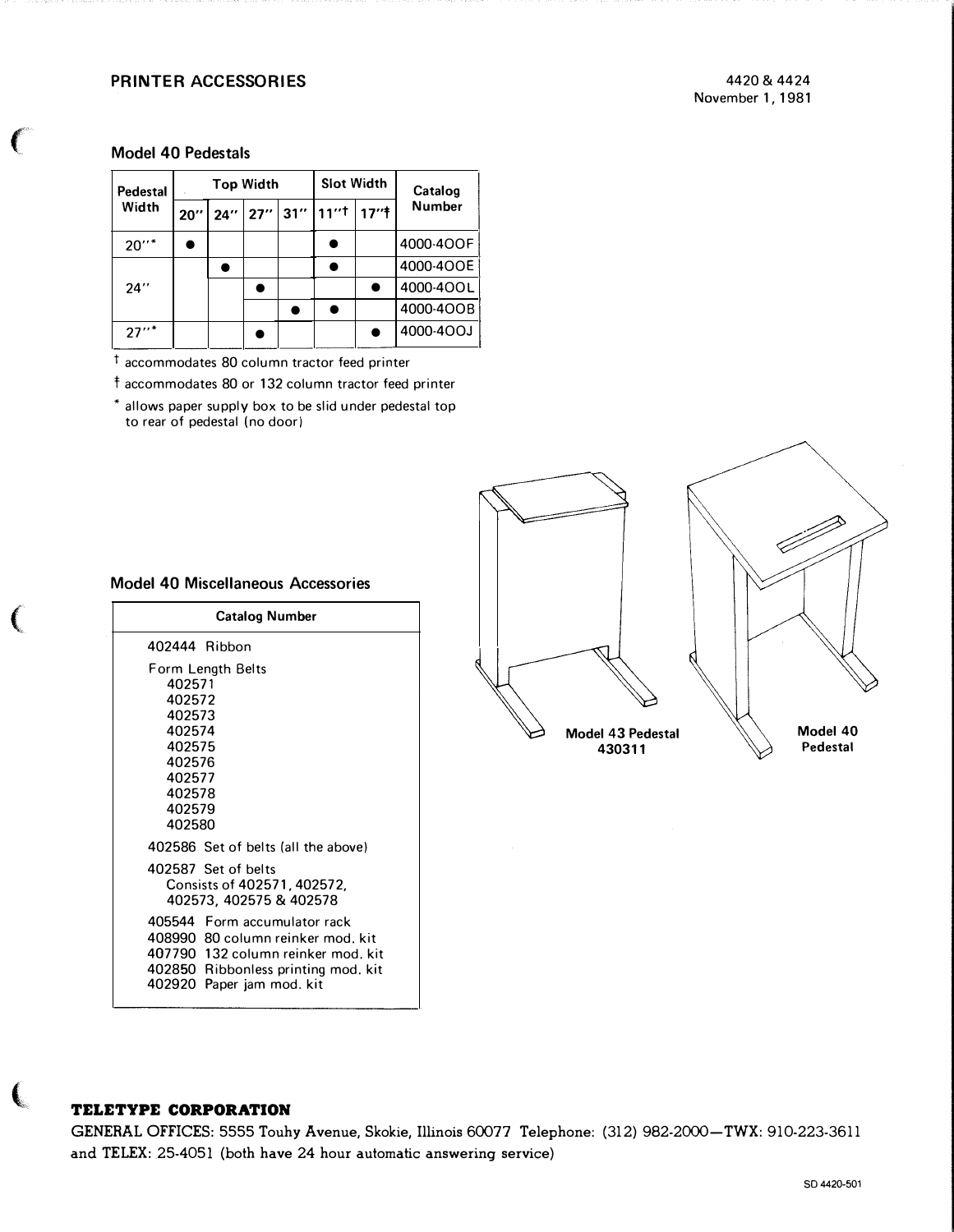$\qquad \qquad \bullet$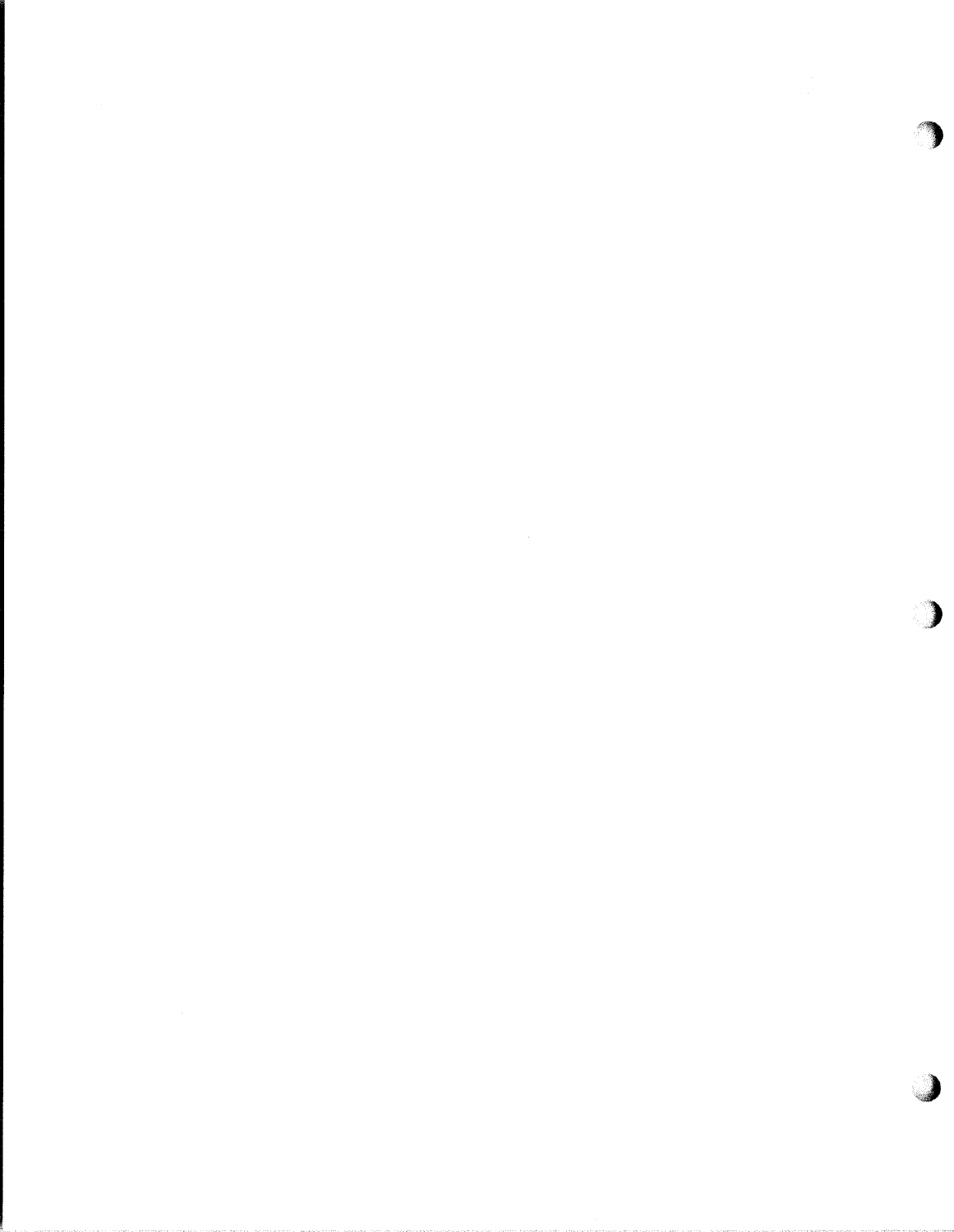**Teletype Corporation** 





features and selection guide



 $\big($ 

 $\big($ 

 $\big($ 

**NOVEMBER 1, 1981**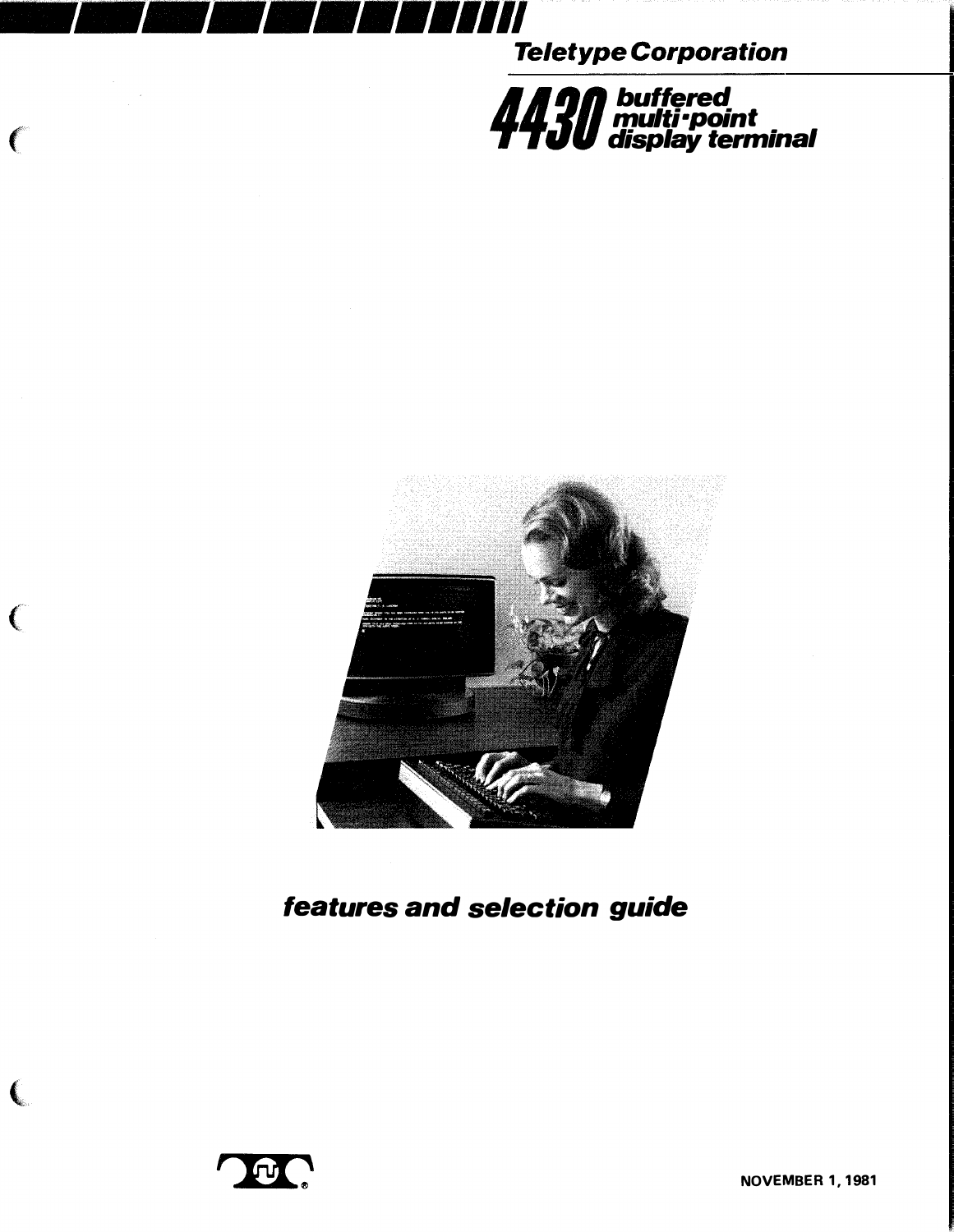# FEATURES AND SPECIFICATIONS

#### • Transmission

#### Communication modes:

Send: Block or page from buffers-display send buffer; auxiliary send buffer (optional)

Receive: Block or page to buffers (only by option)- display receive buffer; printer receive buffer; auxiliary receive buffer

Local Modes: Messages may be sent locally from the display to the printer (via the printer port), the display to the auxiliary device, from the auxiliary device to the display, and the auxiliary device to the printer.

Technique: Asynchronous/Isochronous

Speed: Up to 4800 bps Code: 8-Level ASCII

#### • Communication Interfaces:

EIA RS-232C Compatible with 108, 201, 202 and 208 type modems or equivalent; Current 20/60 ma; requires EIA to current adapter

403103 (125 VDC Max.) or 420301 (130  $\pm$  VDC Max.)

Display SSI (Standard Serial Interface) port supports an optional Teletype printer

Display auxiliary port supports an optional EIA send/ receive device: another 4430 KD; model 43BSR teleprinter; or model 43 paper tape module; or a compatible commercial device

#### • Communication Function:

Multi-Point Station selectivity (Poll/Select) with: Establishment Status Replies Message Transfer Transmission checking with Automatic Retransmission Controlled Retransmission Longitudal Redundancy Checking Termination with Transmission checking Roll call with status replies • Protocol Compatibility:

ANSI 3 .28 Subcategories 1. 1, 2.4 , thru 2 .8, A 1, A3 and A4 85A Optional Procedures 8A1

Poll/Select with LRC **Contention Operation** 

• Parity:

Odd, even, 1 or 0 generation and detection

- Buffer Details: Approximately 14K buffer storage is ava:lable less display refresh buffer allocation-up to 5760 characters (3 segments). Balance is committed to a buffer pool shared by the display send and receive, auxiliary send and receive and printer receive buffers. Status of the five buffers appears on the 25th line of the display.
- Display:

Screen size:  $5\frac{1}{4}$  x 11 $\frac{1}{4}$  viewing area (13" measured diagonally)

Screen format: 24 lines x 80 characters

Memory: Selectable option-up to 72 lines

**Display method:**  $7 \times 9$  dot matrix in  $9 \times 14$  field refreshed 60 times/second

Character set: 128 displayable including ASCII control characters and space

#### • Text Editing Aids

Editing Keys: Character insert and delete; Line insert and delete; Clear from cursor; Bi-directional scrolling; Segment Advance (24 lines).

Cursor Keys: Cursor Home, Right, Left, Up or Down Cursor Return and Cursor New Line

#### • Data Entry Aids

One User-Programmable function key: Can be optioned for often used character strings (15 characters) such as header sequence, special text, etc.

'"'  $\boldsymbol{r}$ 

> 3 )

J

Cursor XY addressing and readout: Cursor can be controlled remotely and positioned to any row and column with a single command

Automatic "Skip" cursor tab: Once an unprotected field is completed, the cursor automatically skips to the next unprotected field

Form Enter: Establishes protected fields. Protected characters are displayed at half-intensity

Form Transfer: Sends all displayed data including deiimiters

Highlight: Character positions blink from half to full intensity

Horizontal Tab Set & Clear: Keyboard and on-line selectable

View Controls: Displays graphic symbols for all ASCII control characters

Underscore: Characters in display memory can be underscored from the keyboard or on-line

#### • Console:

Detached, typewriter-like arrangement; also available with 18 key numeric pad; generates all 128 ASCII code characters

#### • Additional Features:

Table of displayable options cursor selectable-options and PF key sequences are stored in battery backed-up RAM

Buffer Status Line: 25th line displays individual buffer availability in terms of data blocks (256 bytes per block) Optional screen fill character on Message "Clear" Priority Send and Response

Contention operation

• Optional Accessories

Auxiliary EIA Port Options: 4430 KD; model 40 Printer; model 40 ROP; model 43 BSR (MPPL); model 43 RO; model 43 Tape Send-Receive Module; or compatible storage device

Printer Port Options: Model 40 line printer

• Additional 16K RAM input/output buffering

#### Electrical Requirements

- Input Voltage: 115 VAC  $\pm$  10% at 60 Hz  $\pm$ .5%
- Power Consumption: 122 watts max.
- Heat Generation: BTU/hr 417

#### Environmental Requirements

- Temperature-Operating:  $+4.5^{\circ}$ C to  $+43^{\circ}$ C ( $+40^{\circ}$ F to  $+ 110^\circ F$ )
- Relative Humidity-Storage and operating (non-condensing) 5% to 95%

#### Physical Dimensions & Weight

- Display:  $15\frac{1}{2}$ "W x  $14\frac{1}{2}$ "H x  $15\frac{1}{2}$ "D; Base diameter 151/2"; Weight 45 lbs.
- Keyboard: 151/z"W x 31/z"H x 61/z"D; Wt. 7 .50 lb . s. Add 3%" to width for numeric pad option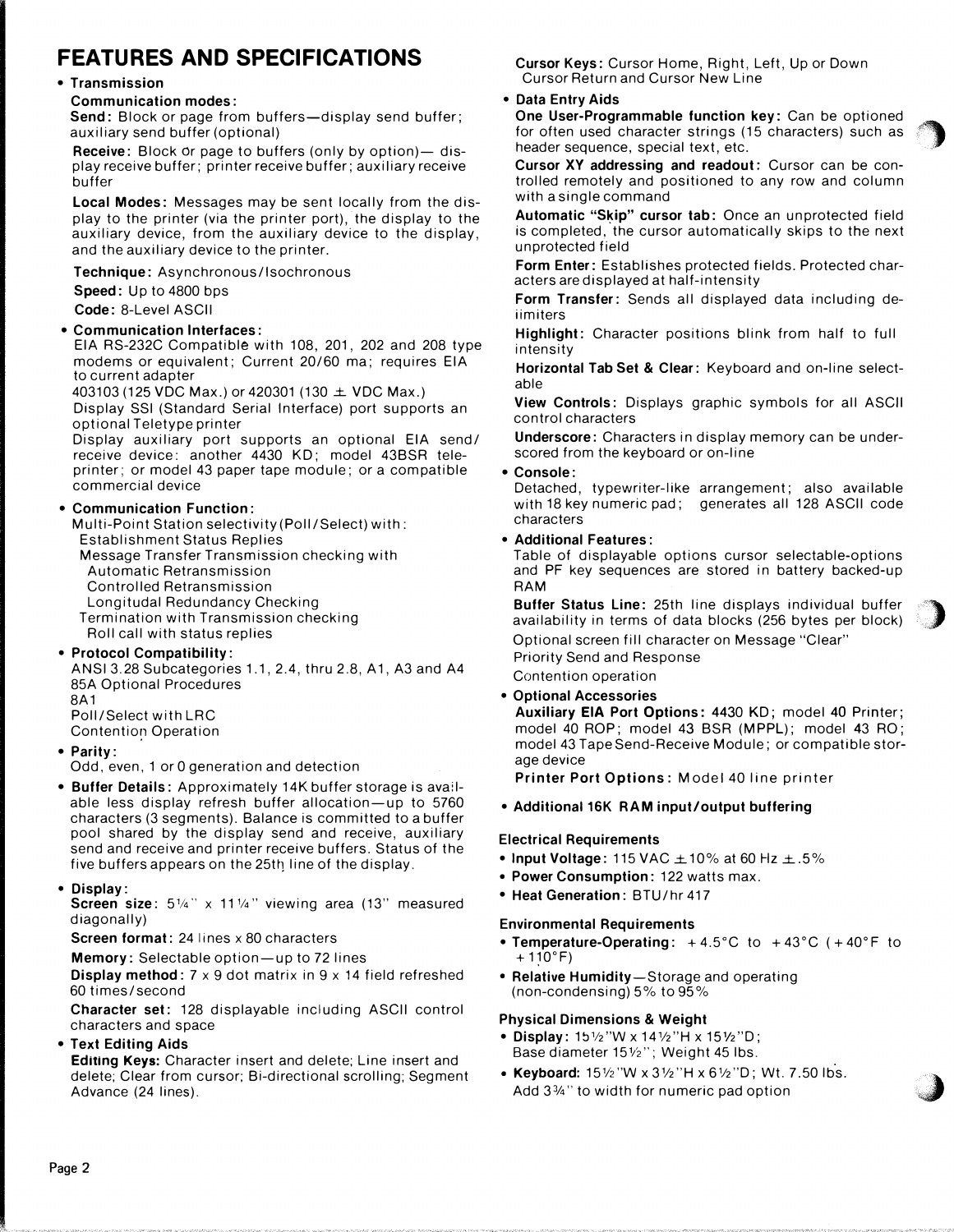# ORDERING GUIDE

#### REQUIRED 4431 Keyboard Display (Page 3) and EIA Cable to connect 4431 to Data Set (Page 7) OPTIONAL 4011 SSI Printer (Page 3) and SSI Cable to connect SSI Printer to 4431s SSI Port (Page 7) 410168 Ram Card (Page 8) One of the following Auxiliary Devices: 4011 EIA Printer (Page 4) or 4010 Receive Only Printer (Page 4) 4340 Buffer Send Receive Teleprinter (Page 5) or 4310 Receive Only Printer (Page 5) or 4431 KD (Keyboard Display) (Page 5) or 4350 TSR (Tape Send Receive) (Page 6) or 40/3 Keyboard Display (Page 6) and Appropriate Auxiliary Device Cable to connect Auxiliary Device to 4431 Auxiliary EIA Port (Page 7)

or

# SELECTION GUIDE

#### PRIMARY TERMINAL

#### ( 4431 KD (Keyboard-Display)

| Terminal                    | Catalog<br><b>Number</b> |
|-----------------------------|--------------------------|
| <b>Buffered Multi-Point</b> | 4431-1FFA                |

EIA cables to connect 4431 KD to Data Set must be ordered separately from table on page 7.

#### 4011 SSI Printers

*<u>ARK 11</u>* 

|          | Type of<br>Printer | Line<br>Length<br>Max. |          | <b>ASCII</b><br><b>Character</b><br><b>Set</b> |                          |
|----------|--------------------|------------------------|----------|------------------------------------------------|--------------------------|
| Friction | Tractor            | 80 Column              | Monocase | Full ASCII                                     | Catalog<br><b>Number</b> |
|          |                    |                        |          |                                                | 4011-3BOO                |
|          |                    |                        |          |                                                | 4011-3EOO                |
|          |                    |                        |          |                                                | 4011-4GOO                |
|          |                    |                        |          |                                                | 4011-4JOO                |

Cable to connect SSI Printer to 4431 KD must be ordered separately from table on page 7.

**Display** Keyboard





Tractor Feed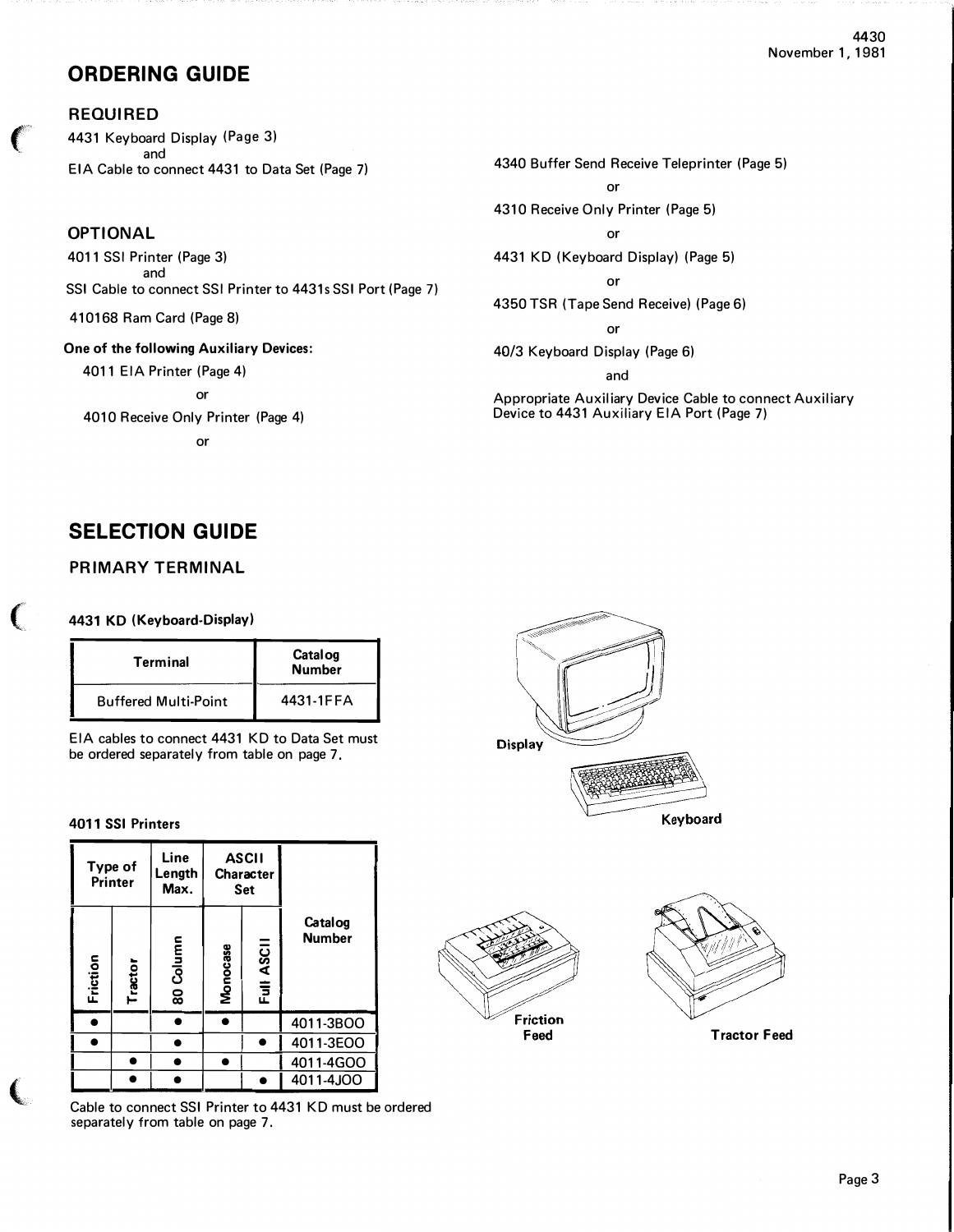# AUXILIARY DEVICES

#### RECEIVE ONLY

#### 4011 EIA Printers

|          | Type of<br>Printer |              |             | Line<br>Length<br>Max. |          | <b>ASCII</b><br><b>Character</b><br>Set |                          |
|----------|--------------------|--------------|-------------|------------------------|----------|-----------------------------------------|--------------------------|
| Friction | Tractor            | Forms Access | Column<br>8 | 132 Column             | Monocase | Full ASCII                              | Catalog<br><b>Number</b> |
|          |                    |              |             |                        |          |                                         | 4011-1BOO                |
|          |                    |              |             |                        |          |                                         | 4011-1EOO                |
|          |                    |              |             |                        |          |                                         | 4011-1AON                |
|          |                    |              |             |                        |          |                                         | 4011-1DON                |
|          |                    |              |             |                        |          |                                         | 4011-1GOO                |
|          |                    |              |             |                        |          |                                         | 4011-1JOO                |
|          |                    |              |             |                        |          |                                         | 4011-1LOO                |
|          |                    |              |             |                        |          |                                         | 4011-1MOO                |

Cables to connect Auxiliary Device to 4431 KD must be ordered separately from table on page 7.



Friction Feed











J

graduri (1999).<br>Državnje postave na predsjednik (1999).<br>Državnje postav na predsjednik (1999).<br>Državnje postav na predsjednik (1999).

#### 4010 ROP (Receive Only Printer)

|          | Type of<br><b>Printer</b> |              |           | Line<br>Length<br>Max. |          | <b>ASCII</b><br>Character<br><b>Set</b> |                          |
|----------|---------------------------|--------------|-----------|------------------------|----------|-----------------------------------------|--------------------------|
| Friction | Tractor                   | Forms Access | 80 Column | 132 Column             | Monocase | Full ASCII                              | Catalog<br><b>Number</b> |
|          |                           |              |           |                        |          |                                         | 4010-1AON                |
|          |                           |              |           |                        |          |                                         | 4010-1DON                |
|          |                           |              |           |                        |          |                                         | 4010-1COO                |
|          |                           |              |           |                        |          |                                         | 4010-1FOO                |
|          |                           |              |           |                        |          |                                         | 4010-1HOO                |
|          |                           |              |           |                        |          |                                         | 4010-1KOO                |
|          |                           |              |           |                        |          |                                         | 4010-1LOO                |
|          |                           |              |           |                        |          |                                         | 4010-1MOO                |

Cables to connect Auxiliary Device to 4431 KD must be ordered separately from table on page 7.

Friction

Feed







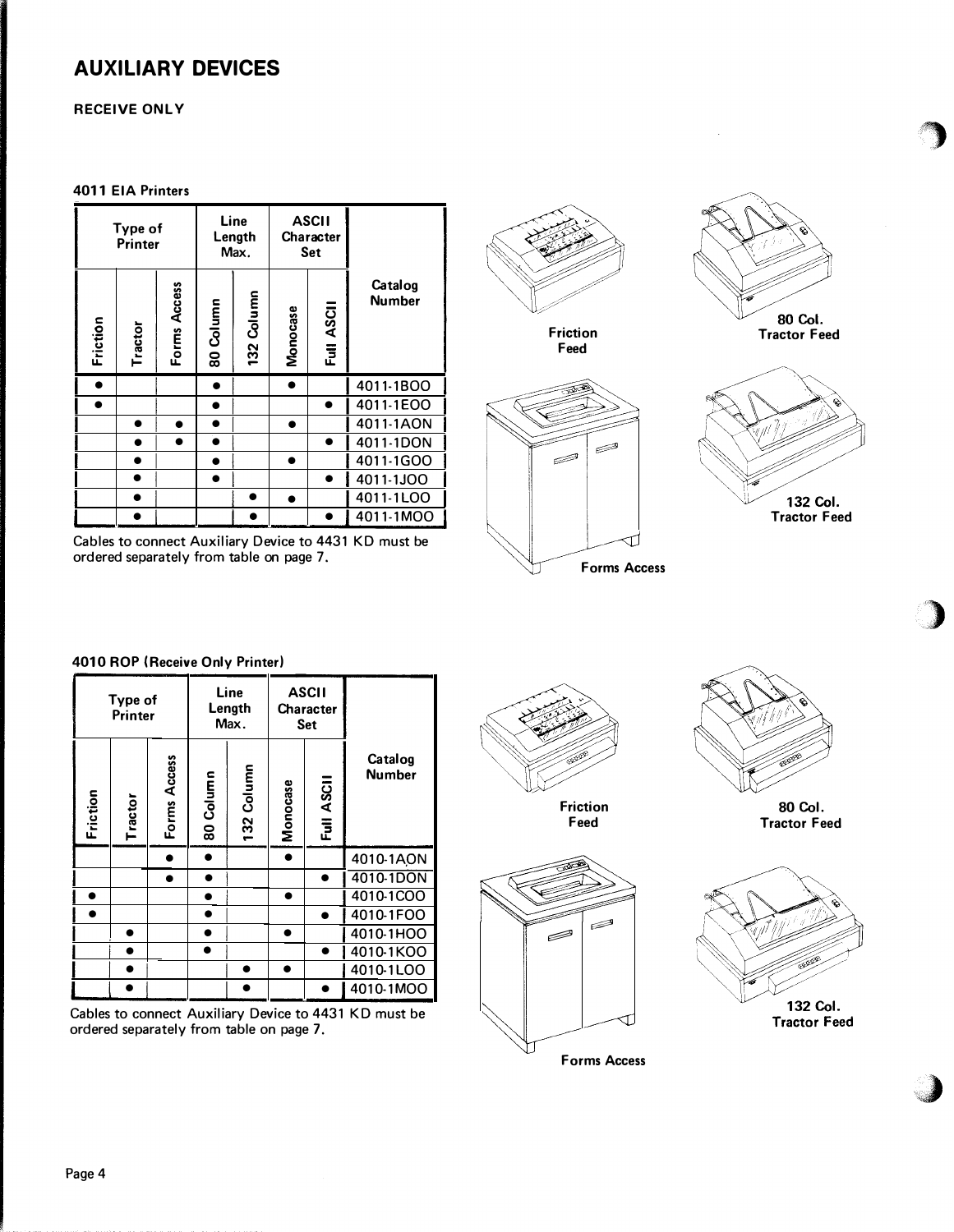#### 4340 BSR (Buffer Send Receive)

 $\left($ 

 $\epsilon$ 

 $\big($ 

 $\bar{z}$ 

|             | <b>Type of Printer</b>  |                        |                          |
|-------------|-------------------------|------------------------|--------------------------|
| Pin<br>Feed | <b>Friction</b><br>Feed | <b>Tractor</b><br>Feed | Catalog<br><b>Number</b> |
|             |                         |                        | 4340BBB                  |
|             |                         |                        | 4340BBD                  |
|             |                         |                        | 4340BBJ                  |

Cable to connect Auxiliary Device to 4431 KD must be ordered separately from table on page 7.



#### 4310 RO (Receive Only)

|             | <b>Type of Printer</b>  |                          |
|-------------|-------------------------|--------------------------|
| Pin<br>Feed | <b>Friction</b><br>Feed | Catalog<br><b>Number</b> |
|             |                         | 4310AAG                  |
|             |                         | 4310AAH                  |

Cable to connect Auxiliary Device to 4431 KD must be ordered separately from table on page 7.





#### SEND-RECEIVE

4431 KD (Keyboard-Display) Optioned for Auxiliary Terminal Operation

Catalog Number: 4431-1FFA

Cable to connect Auxiliary Terminal to 4431 KD must be ordered separately from table on page 7.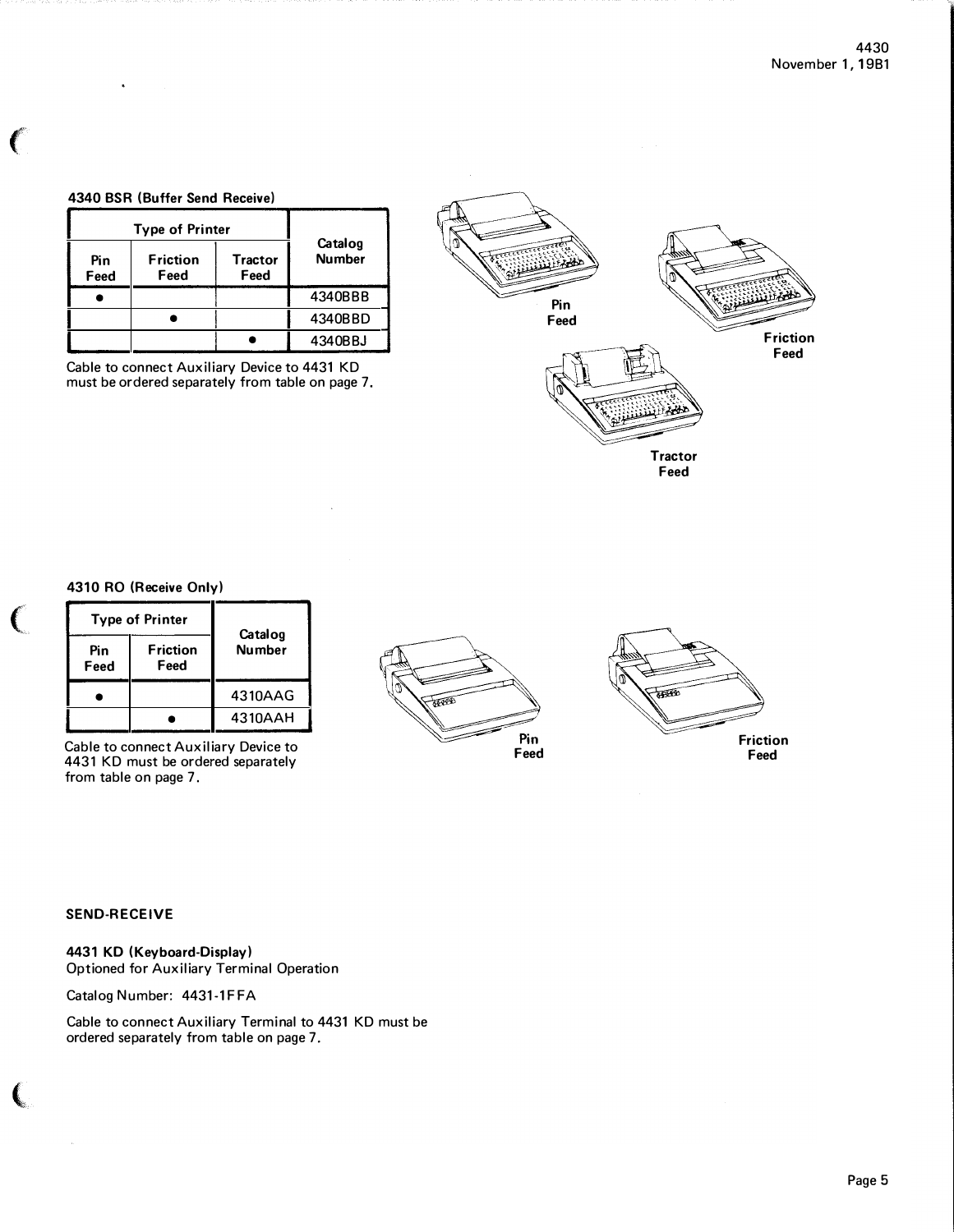#### 4350 TSR (Tape Send Receive)

| Interface      | Punch &<br>Reader | Catalog<br><b>Number</b> |
|----------------|-------------------|--------------------------|
|                | Auto/Man'l        | 4350AAA                  |
| Limited<br>EIA | Auto              | 4350AAC                  |
|                | Man'l             | 4350AAB                  |

Cable to connect Auxiliary Device to 4431 KD must be ordered separately from table on page 7.



 $\mathcal{P}$ 

:>

**)** 

I

COM-STOR II\* Storage Unit

#### Model 8120

NOT OFFERED BY OR AVAILABLE FROM TELETYPE CORPORATION

Cable to connect Auxiliary Device to 4431 KD is available and must be ordered separately from table on page 7.

\*Registered Trademark of Sykes Datatronics



#### Model 40/3 Keyboard Display\*\*

|         | <b>Display</b><br>Memory<br>Size |         | Highlight &<br>ta Features           | Catalog<br>Number                   |  |  |
|---------|----------------------------------|---------|--------------------------------------|-------------------------------------|--|--|
| 24-line | 48-line                          | 72-line | <b>Protected Data</b><br>Tab Control |                                     |  |  |
|         |                                  |         |                                      | 4025-20DA<br>4025-20EA<br>4025-20FA |  |  |

Cable to connect Auxiliary Device to 4431 KD must be ordered separately from table on page 7.

\*\*Included not for ordering purposes, but for customers who wish to reuse this product with the 4430.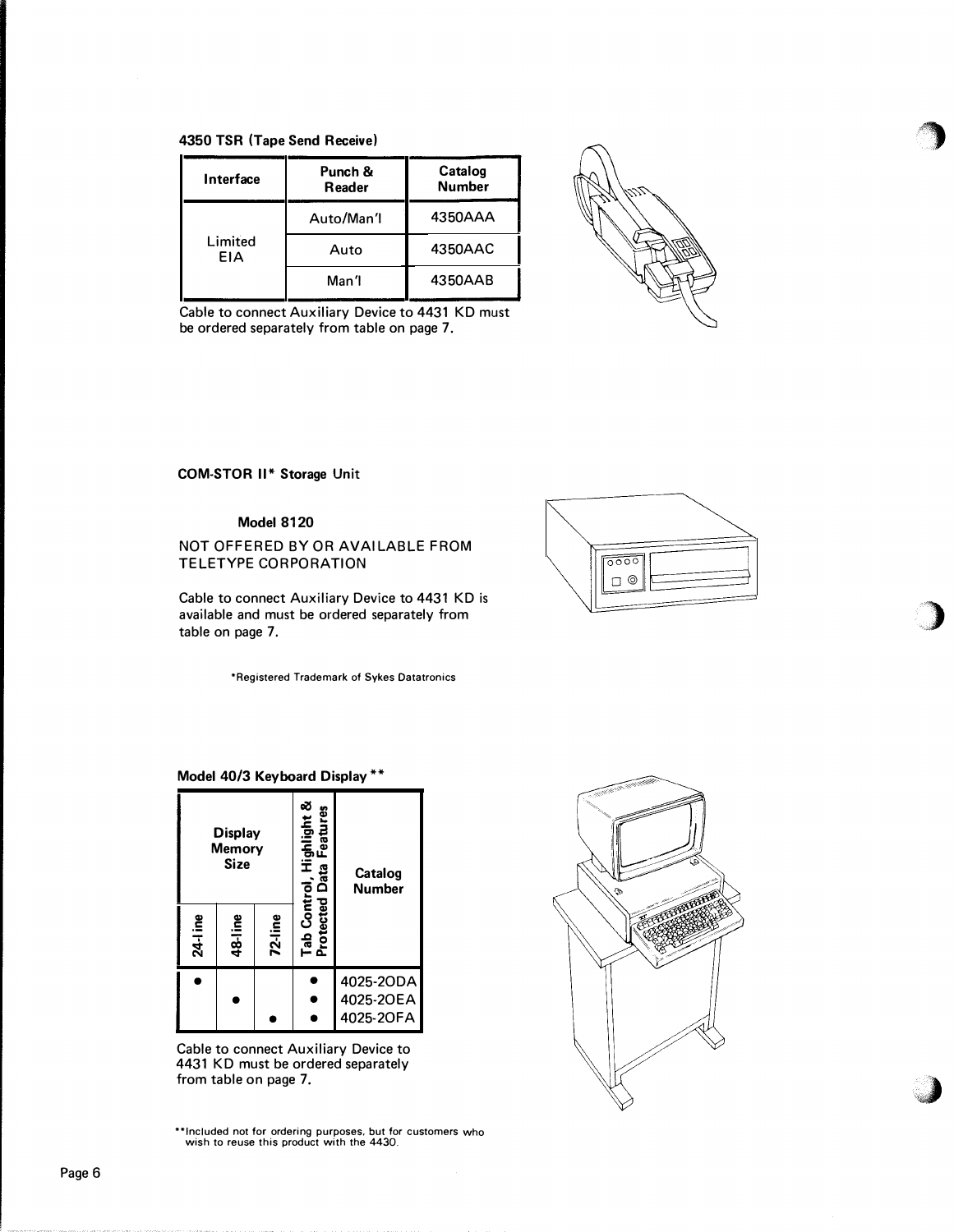# CABLES

 $\epsilon$ 

 $\big($ 

(



The length of auxiliary cable 413605, 413606, 413610, 413611 or 413612 can be increased by connection to cable 413600, 413601, 413602 or 413603. When this is done, the 413600-603 cable should connect to the prime terminal and the auxiliary cable should connect to the auxiliary terminal.

The 348138 SSI device cable may be extended by adding the appropriate extension cable 405306 through 405309. The extension cable must be connected between the printer cabinet SSI connector and the 348138 cable connector.

## COMPONENTS

Catalog Number 4431-1 FFA consists of the following components:

#### **DESCRIPTION**

| Opcon Base                             | 40 BSE 201      |
|----------------------------------------|-----------------|
| Opcon                                  | 40K 106 CAD     |
| <b>Monitor</b>                         | 40MN 101 AA     |
| Controller-Base                        | 45C 320 AAD 999 |
| <b>Feature Group</b>                   | 45FG 411 AA 01  |
| <b>Interconnect Cable</b>              | 348124          |
| Keytop (Modification Kit)              | 411382          |
| All the above shipped as<br>components | 4431-1FFA-1     |

\*Supports one auxiliary device

Must be Optioned for Auxiliary Device Operation

NOTE 1

CATALOG NUMBER